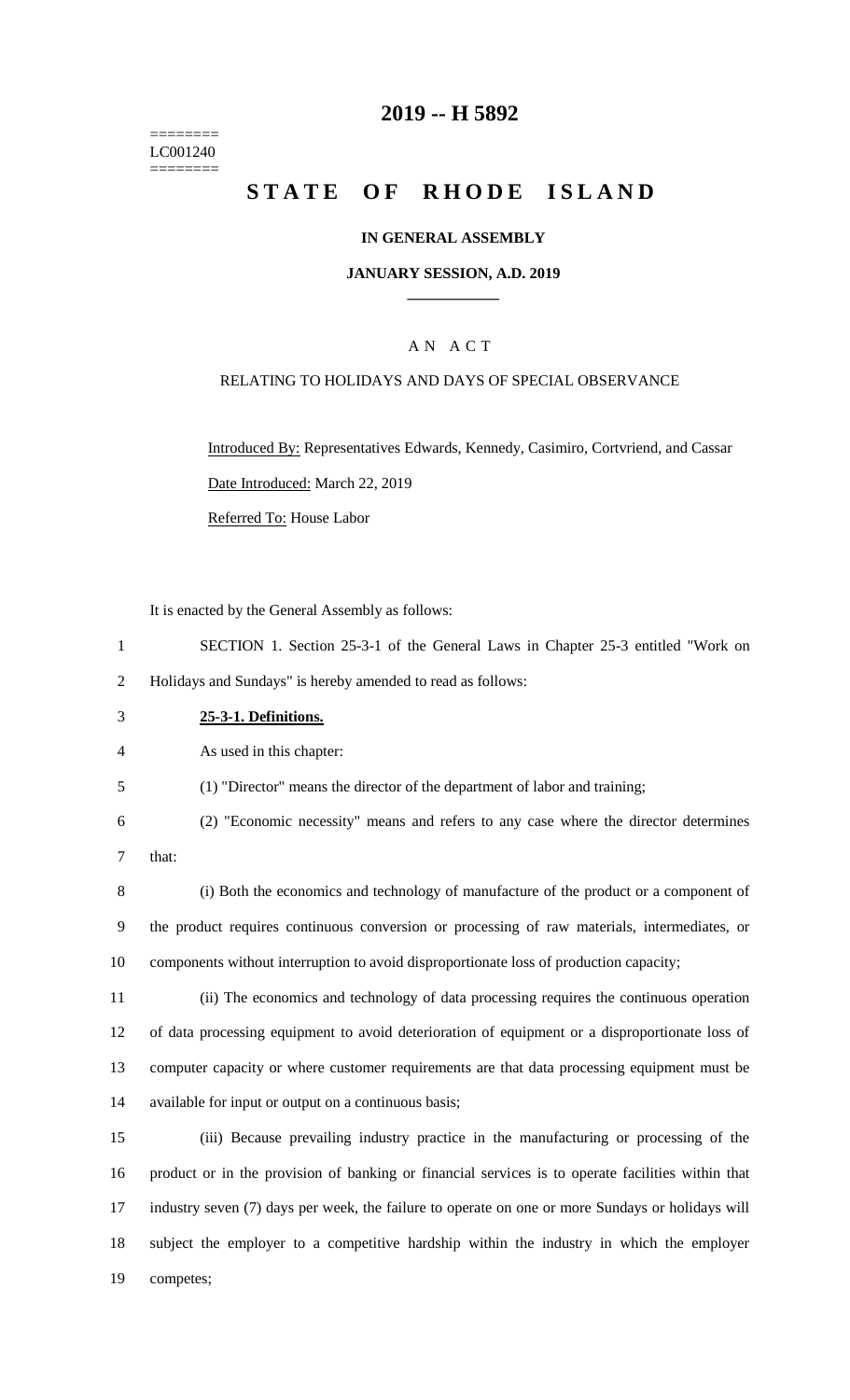(iv) Maintenance or improvement of plant or equipment cannot practically or efficiently be performed while production is in process; (v) The scheduling of production on Sundays or holidays is necessitated by interrupted or allocated energy supplies, or shortages of raw materials or component parts; (vi) An employer has been deprived of its normal production schedule by fire, flood, power failure, or other circumstances beyond its control; or (vii) Circumstances, temporary in nature, are that undue economic hardship would result from the inability to operate on one or more Sundays or holidays; (3) "Employee" means any individual employed by an employer, but shall not include: (i) Any individual employed in agriculture or maritime trades, including commercial fishing or boat repairs; (ii) Any physician, dentist, attorney at law, or accountant; (iii) Any individual engaged in the provision of health care or maintenance; 14 (iv) Any individual employed in a food service establishment, which shall include a 15 restaurant, caterer licensed by the department of health and the division of taxation, food truck, hotel, motel, summer camp, resort, or other recreational facility (except health clubs); (v) Any individual employed in the business of offshore petroleum or gas exploration or extraction, or in the business of servicing or supplying persons engaged in exploration or extraction; (vi) Supervisory employees as defined in 29 U.S.C. § 213(a)(1) and regulations issued pursuant to that section; (vii) Any individual employed by an employer holding a license issued pursuant to chapter 23 of title 5; or (viii) Any individual employed as part of a telephonic delivery of customer service, sales operations, and ancillary services related to those services and operations, except for specific employment positions in the telecommunications industry that are part of any collective bargaining agreement or employment contract in effect on July 2, 1998. (4) "Employer" means any natural person, partnership, firm, corporation, or other enterprise engaged in industry, transportation, communication, or any other commercial occupation involving one or more employees; and (5) "Holidays" means Sunday, New Year's Day, Memorial Day, July 4th, Victory Day, Labor Day, Columbus Day, Veterans' Day, Thanksgiving, and Christmas; provided, that as it pertains to all offices of state and municipal government, the term "holiday" includes in addition to the holidays enumerated in this subdivision, Dr. Martin Luther King, Jr.'s Birthday, as defined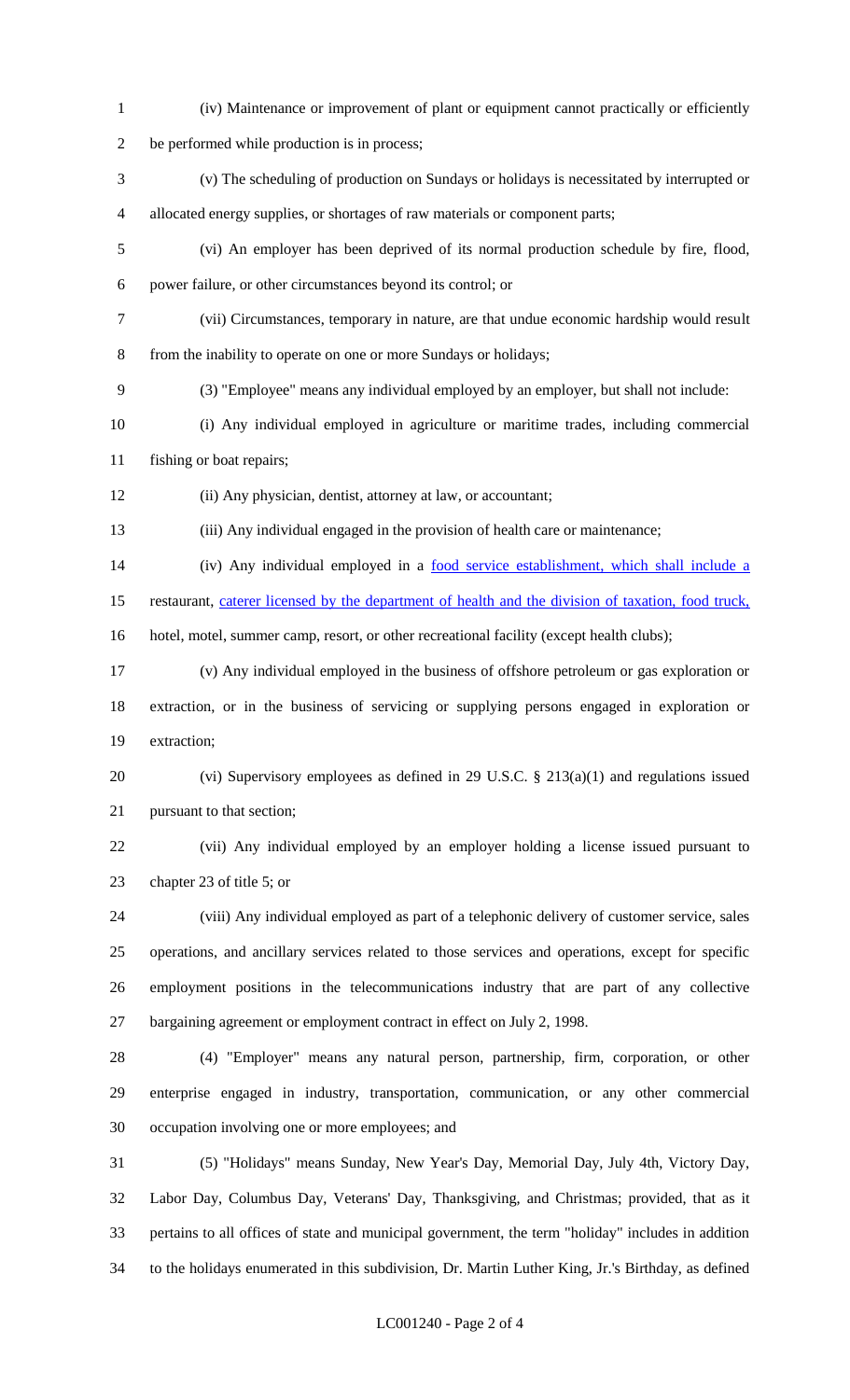# 1 in § 25-2-18.

2 SECTION 2. This act shall take effect upon passage.

======== LC001240  $=$